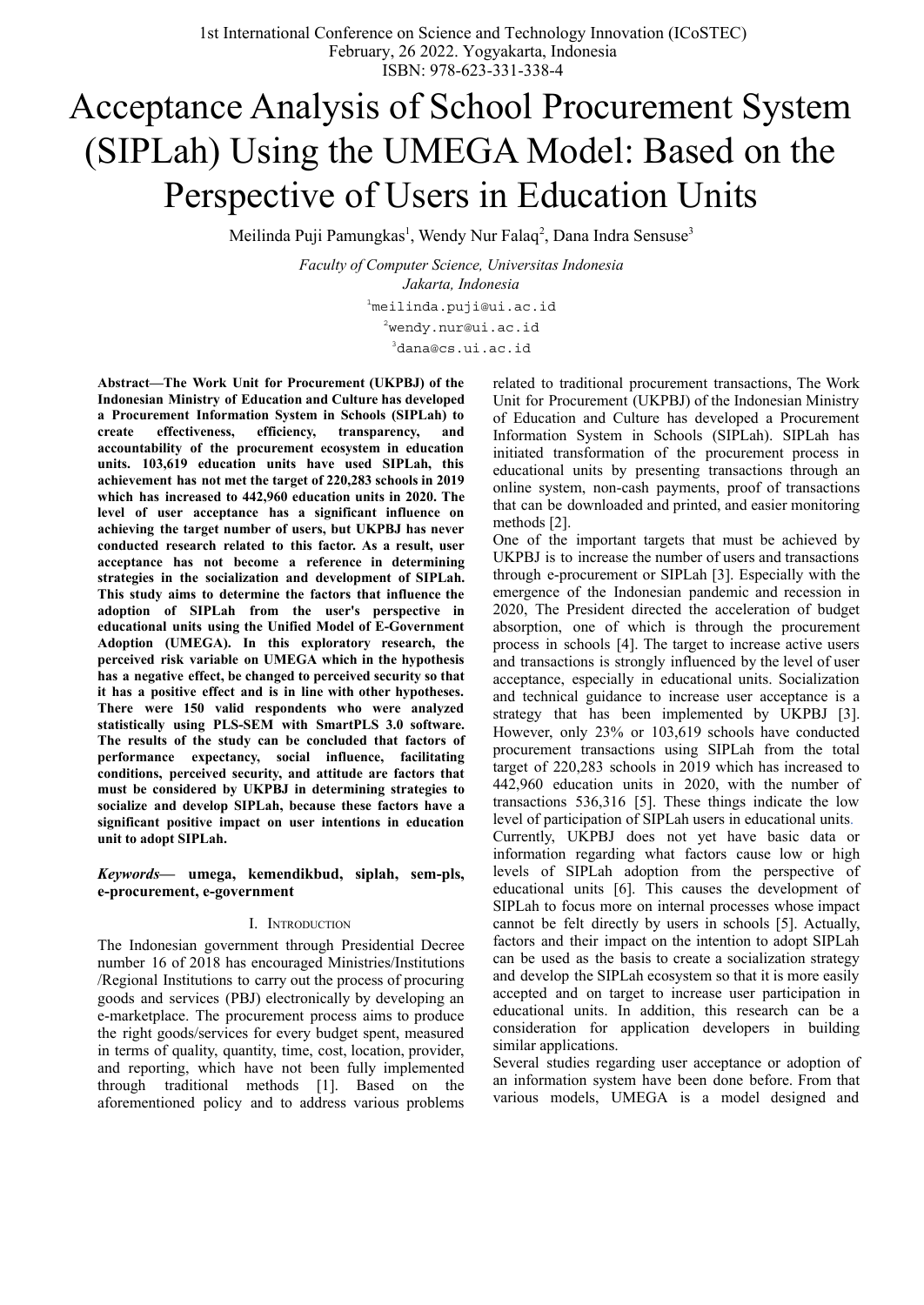validated by [7] specifically for the adoption of e-government systems. [8], used the UMEGA model to understand the adoption of 'Pak-Identity', a transactional service system to create identity documents for Pakistani citizens. The results of this study indicate that facilitating conditions greatly affect effort expectancy, but effort expectancy, facilitating conditions, social influence, and perceived risk have no significant effect on the adoption of e-government services. Other studies have been conducted by [9] and [10]. The results of these studies indicate that performance expectancy, effort expectancy, facilitating conditions, and attitude have a significant influence in adopting an e-government system. Based on the research above, UMEGA is one of user acceptance model for the e-government system, and it has a tendency to be suitable as the basic model of this study to found the factor that influencing users in using the one of the e-government application, in this case SIPLah.

The purpose of this study is to examine whether the UMEGA model is appropriate for the acceptance of SIPLah users in education units and answer the following questions: (1) What factors affect the acceptance of SIPLah application users in educational units? and (2) What recommendations can be given to the development of SIPLah from the perspective of users in education units? The framework of the UMEGA model is used in this study which is expected to provide information about the factors that influence user acceptance. The factors and recommendations from this study are expected to be the basis for UKPBJ in formulating strategies and developing SIPLah to be more easily accepted by users in educational units, so that the target of increasing the number of users is easier to achieve.

In this study, the target respondents were limited to educational units only. This is based on the target achievement of the Ministry of Education and Culture which is more focused on increasing the number of users in education units [11]. An educational unit may expend funds procurement through SIPLah with no limit value procurement package [12], so this research does not limit the value of transactions. This research was conducted using supporting data taken in November to December 2020.

#### II. LITERATURE REVIEW

*A. Procurement Information System in School (SIPLah)*

SIPLah is an ecosystem used by education units to execute the process of procuring goods and online services whose funds come from all education funds, especially the School Operational Assistance (BOS) funds [13]. There are four main actors who are directly involved in the SIPLah ecosystem, namely:

*1) The Education and Culture Ministry (Kemendikbud):* In charge of distributing the BOS budget, UKPBJ Kemendikbud sets service standards and identities of online market partners and supervises the implementation of SIPLah.

*2) Online Market Partners:* Kemendikbud partners who provide the SIPLah platform. Until now, UKPBJ has collaborated with 6 partners: Blanja.com, Blibli.com, INTI, Pesona Edu, Eureka Book House, and the Farm Shop. Online market partners also collaborate with payment partners regarding their payment systems.

*3) Education Unit (Satdik) or school:* Is the main target of the SIPLah. Satdik can implement a procurement process, which is more transparent, easy, with guaranteed quality of goods, and accountable.

*4) Providers:* SMEs or shops around the school that sell goods or provide services for school needs.

## *B. Unified Model of Electronic Government Adoption (UMEGA)*

UMEGA is a model used to evaluate e-government adoption proposed and validated by [7]. This model is the result of a synthesis of nine existing models and has been adapted to the e-government system. The nine models are Theory Reasoned Action (TRA), Technology Acceptance Model (TAM), Social Cognitive Theory (SCT), Theory of Planned Behavior (TPB), Decomposed TPB (DTPB), Innovation Diffusion Theory (IDT), TAM2, Diffusion of innovation (DOI), and Unified Theory of Acceptance and Use of Technology (UTAUT) [7]. At UMEGA, there are five main variables that have an influence on attitude and behavioral intention, namely Performance Expectancy,<br>Effort Expectancy, Social Influence, Facilitating Social Influence, Facilitating Conditions, and Perceived Risk [7].

# *C. Structural Equation Modeling for Partial Least Square (SEM-PLS)*

Structural Equation Modeling (SEM) is a statistical technique used to build and test statistical models which are usually in the form of causal models [14]. Partial Least Square, abbreviated as PLS, is a component-based type of SEM analysis with formative construct/indicator properties (causes) [15]. PLS is suitable for predictive analysis in conditions where the sample size is large enough, but has a weak theoretical basis and the data does not meet the covariance-based SEM assumptions, or in conditions where the relationship between variables is very complex, but the data sample size is small [15]. Although Partial Least Square is used to confirm the theory, it can also be used to explain the relationship between latent variables. In SEM-PLS there are two types of measurement models, namely measurement outer models and measurement inner models (structural models) [16].

# III. RESEARCH MODEL

This study focuses on evaluating the adoption of e-government from the perspective of users in education units of SIPLah application services. The UMEGA model was chosen as a research model with several considerations:

UMEGA is purely developed in the context of an e-government system, making it suitable for measuring SIPLah acceptance,

• UMEGA is a synthesis of nine models acceptance that existing,

This model has reframed the UTAUT model as a more meaningful alternative to understanding the adoption of e-government systems,

The results of research by Khurshid et al and Dwivedi et al show that UMEGA is a suitable model in measuring the adoption of e-government technology [7][8].

In Fig. 1., there are three variables that have a correlation with attitude, one variable has a correlation with effort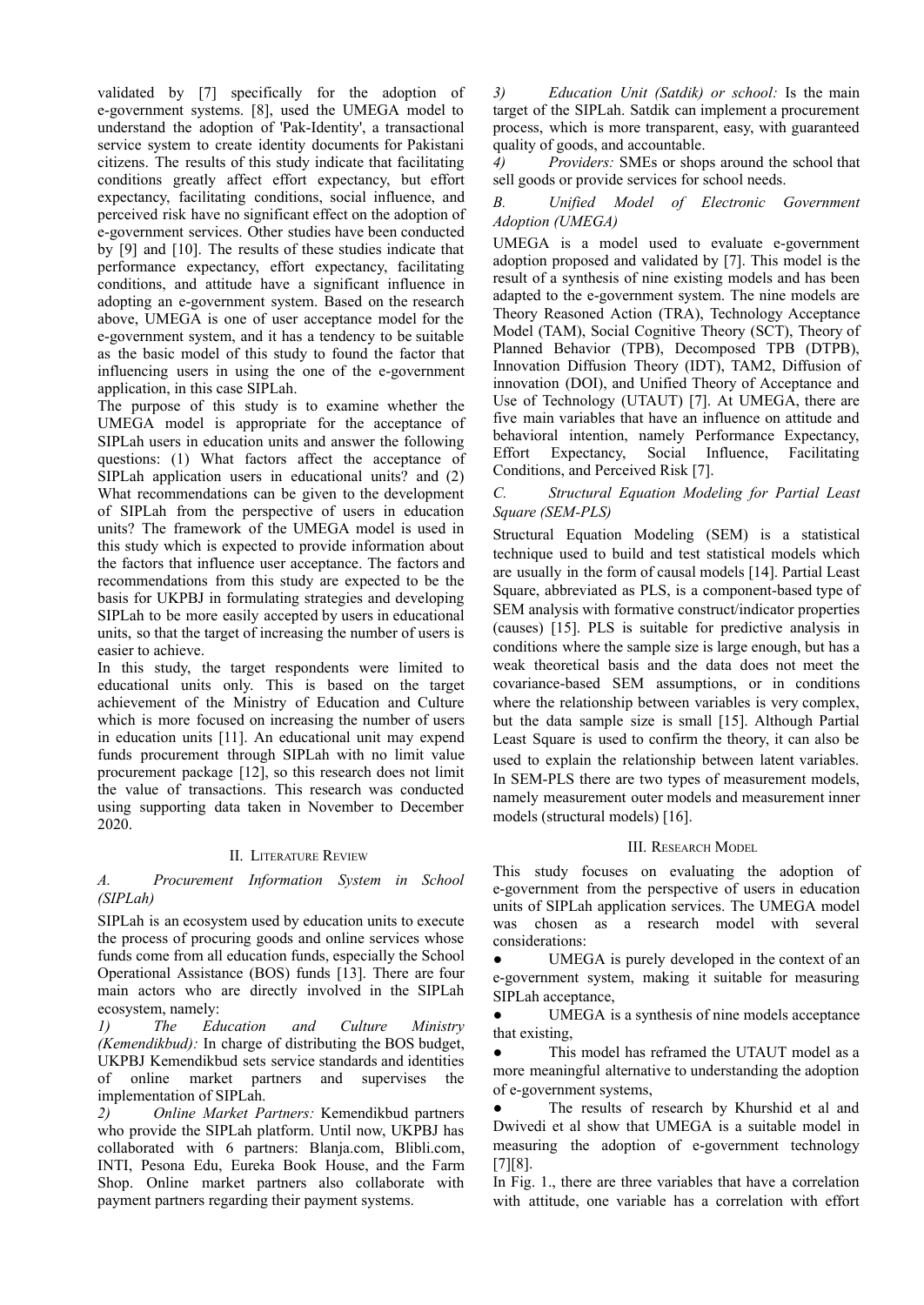expectancy, and three variables have a correlation with behavioral intention.



Fig. 1. Research model based on UMEGA [7]

*1) Performance Expectancy (PE):* Performance expectancy is a person's level of trust stating that the use of a system or technology will help improve performance [7][17]. The user's attitude to using the e-government system is influenced by the benefits obtained from the system. Previous research has shown that PE has a positive and significant influence on users' attitudes in adopting e-government [7][10][8]. Based on that study, the first hypothesis was formulated H1: Performance expectancy has a positive and significant effect on the user's attitudes in using SIPLah.

*2) Ef ort Expectancy (EE):* Effort expectancy is a measure of the ease and simplicity of a system or technology [7][17]. This variable has been used in previous studies to understand the attitudes of using e-government from the amount of user effort [7][9][10][8]. The results of these studies indicate that EE has a great impact on the attitude of users in adopting e-government, so the second hypothesis is formulated as H2: Effort expectancy has a positive and significant effect on the user's attitude in using SIPLah.

*3) Social Influences (SI):* Social influences describe the relationship between users' decisions in adopting technology and relationships with friends, relatives, or parties who have important influence [7][17][18]. In the PBJ in educational units, social relationships are established with superiors and colleagues. Several studies have shown that social influence has a high influence on attitude [7][17], however, other studies show that it does not have a significant effect on these variables [10][8]. Therefore, the third hypothesis is formulated as H3: Social influences have a positive and significant effect on the user's attitude in using SIPLah.

*4) Facilitating Conditions (FC):* Facilitating conditions are the level of user confidence in the organization infrastructure and service/support facilities provided in the e-government system [7][17]. Facilities are not only in the form of tools to use the system, but also in helpdesk services provided by the system manager. The significant impact of facilitating conditions on behavioral intention and effort expectancy in adopting e-government has been proven by [7][9][18]. Based on these, the researcher formulated the following hypothesis H4: Facilitating conditions have a positive and significant

effect on user behavioral intention to use the SIPLah application and H5: Facilitating conditions have a positive and significant effect on the effort expectancy of users in using SIPLah.

*5) Perceived Security (PS):* Perceived Security refers to the user's perception that the system has sufficient security standards, related to data and transaction processes in the system [19][20]. Previous research has proven that perceived security has a significant effect on behavioral intention [19][20][21]. Dwivedi et al also recommend that perceived security can be added to the model according to e-government needs. Therefore, the researcher formulated the following hypothesis H6: Perceived security has a positive and significant effect on user behavioral intention to use SIPLah.

*6) Attitude (ATT):* The attitude described as the extent to which users have a positive or negative evaluation of their involvement or interaction with the e-government system [7][8][18]. Previous research has shown a direct impact of attitudes on behavioral intentions to use e-government [7][9][10][8][18]. Therefore, the researcher formulated a hypothesis H7: Attitude has a positive and significant influence on user behavioral intention in implementing SIPLah.

# IV. METHODOLOGY

# *A. Research Methods*

This research was conducted with a quantitative approach through a questionnaire, which was supported by document studies and interviews to explore problems. Models and indicators are compiled based on previous studies which are then adjusted to the research context in order to have a more precise understanding [22]. Before being distributed online to respondents in education units, validation and readability trials were carried out involving potential SIPLah user respondents, procurement experts from UKPBJ Kemendikbud, and one linguist from SEAMEO QITEP in Language.

Several adjustments were made so that the models and indicators used are in accordance with the current conditions of SIPLah implementation. The language expert from SEAMEO QITEP in Language suggested that the perceived risk variable, which in the hypothesis has a negative effect, be changed to perceived security so that it has a positive effect and is in line with other hypotheses. This change was also approved by the SIPLah expert from UKPBJ, so that indicators related to risk factors were changed to indicators related to transaction data security and user privacy data security. Other adjustment recommendations are related to indicators on social influence variables. Indicators regarding support from relatives or family and indicators of influence from social media are eliminated because they do not have a direct relationship with the system.

Questionnaire data were obtained from respondents, were selected to produce valid data. The valid data then processed using Microsoft Excel application to generate \* .csv file format to be analyzed using the SmartPLS 3.0 application. The analysis step using the SEM-PLS technique was adopted from previous studies conducted by [22], [23], and [24], by evaluating the Reflective  $\&$ Formative Measurement Model and evaluating the Structural Model. In the evaluation of the Reflective &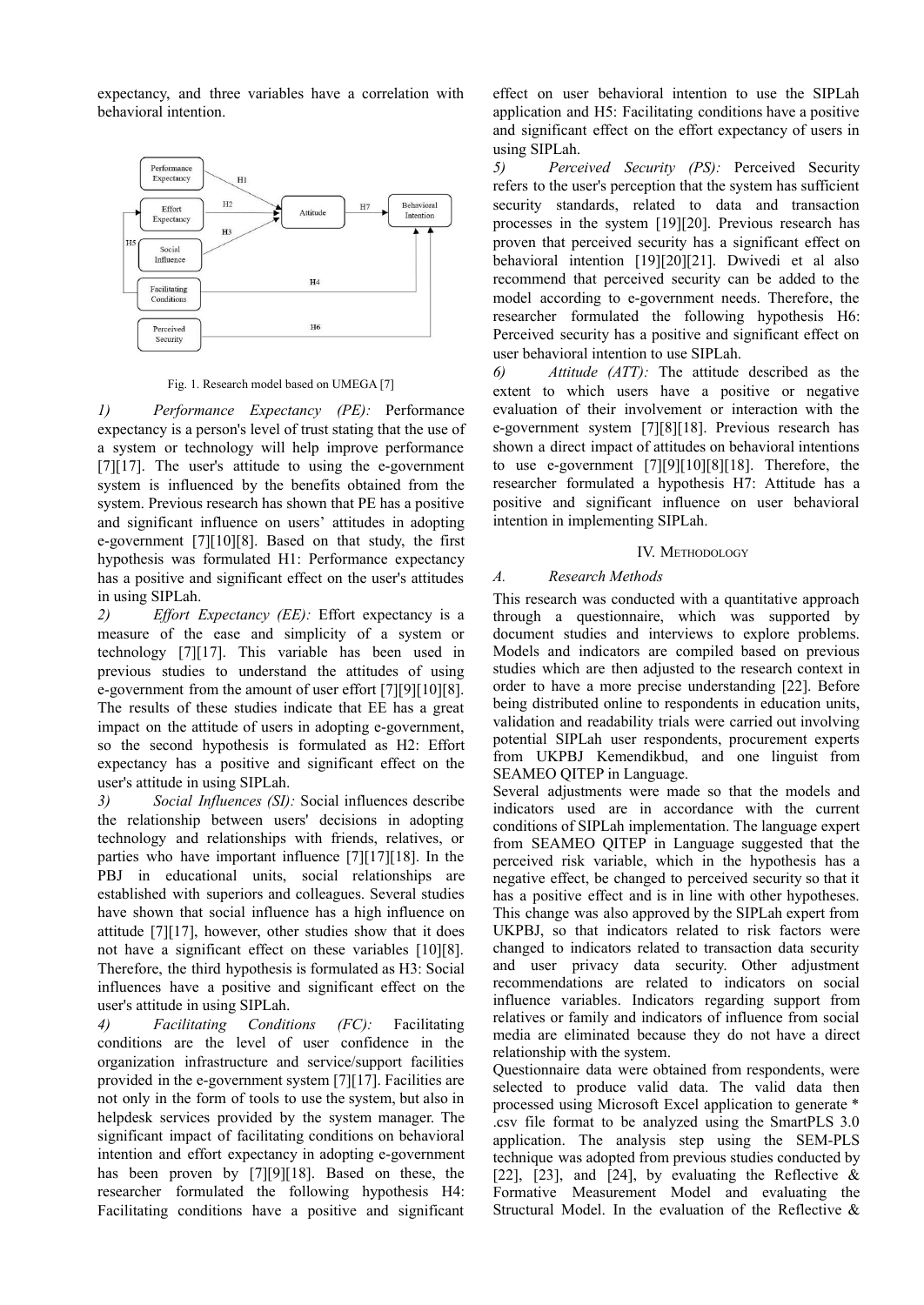Formative Measurement Model (Outer Model), there was testing for indicators reliability, convergent validity, discriminant validity, and composite reliability. As for the evaluation of the Structural Model (Inner model) test, measurements of R-Square, Path Coefficients, T-Statistic (Bootstrapping), and Hypothesis testing are conducted [23].

## *B. Population and Sample*

The population in this study were SIPLah users in education units from various provinces in Indonesia who directly interacted with the SIPLah application. The procurement implementer is an additional position for the respondents, the majority of whom are school principals, teachers, school treasurers, administrative staff, and school operators. The number of users in each educational unit is unlimited, so the population of this study is unknown. To calculate the minimum sample size in an unknown population, the Lemeshow formula is used [25] with a standard 95% confidence level, so the minimum sample size is 97 respondents.

The questionnaire was made online through the google form application. Distribution of questionnaires through the WhatsApp Group that was created by the UKPBJ Kemendikbud team. From the data collection activities held on November 11 to December 16, 2020, there were 150 respondents who had filled in the data and appropriate the research criteria.

#### *C. Instrument*

The research was composed of 7 variables with 7 hypotheses involving 28 indicators. The research instrument is a closed questionnaire type, which can only be accessed by procurement implementers of the education unit. The questionnaire consists of two parts, the first is the identity of the respondent and the second is the research questions. Research questions can be answered on a Likert scale of 1-5, which describes the answers of strongly disagree, disagree, neutral, agree, and strongly agree.

#### V. ANALYSIS AND RESULTS

#### *A. Respondent Demographics*

There were 150 respondents from various regions or provinces in Indonesia who have filled in the questionnaire data validly. Furthermore, valid respondent data can be analyzed. The demographic characteristics of respondents consist of respondents in the age range 31-40 years old who are at the top in filling out the questionnaire, with 48% of the data. The female gender dominated the filling of this questionnaire with a percentage of 54%. Most respondents came from Java and Bali island at 54.66%, user institutions that filled out the most questionnaires were at the Senior High School level with a percentage of 44.67 and the main positions users mostly as school treasurers, with a percentage of 27.3%.

### *B. Evaluation of Reflective & Formative Measurement Model (Outer Model)*

*1) Indicator Reliability:* This evaluation used to measure the relationship between indicators and their latent variables. The validity and reliability of an indicator can be seen from the outer loading factor value, which is > 0.7 [23]. The evaluation results from the reflection of the

indicators outer model on the loading factors are shown in Table I at the outer loading column.

TABLE I LOADING FACTOR VALUES

|                 | Loading factor       |                       |                      |  |  |
|-----------------|----------------------|-----------------------|----------------------|--|--|
| Indicator       | <b>Outer Loading</b> | <b>Fornel Larcker</b> | <b>Cross Loading</b> |  |  |
| PE <sub>1</sub> | 0.862                | 0.875                 | 0.875                |  |  |
| PE <sub>2</sub> | 0.902                | 0.920                 | 0.920                |  |  |
| PE3             | 0.86                 | Eliminated            | Eliminated           |  |  |
| PE4             | 0.853                | Eliminated            | Eliminated           |  |  |
| PE5             | 0.858                | 0.878                 | 0.878                |  |  |
| PE <sub>6</sub> | 0.9                  | 0.903                 | 0.903                |  |  |
| PE7             | 0.831                | Eliminated            | Eliminated           |  |  |
| PE8             | 0.857                | 0.882                 | 0.882                |  |  |
| EE1             | 0.874                | 0.898                 | 0.898                |  |  |
| EE <sub>2</sub> | 0.789                | Eliminated            | Eliminated           |  |  |
| EE3             | 0.838                | Eliminated            | Eliminated           |  |  |
| EE4             | 0.858                | 0.895                 | 0.895                |  |  |
| EE <sub>5</sub> | 0.884                | 0.886                 | 0.886                |  |  |
| SI1             | 0.935                | 0.934                 | 0.934                |  |  |
| SI <sub>2</sub> | 0.924                | 0.925                 | 0.925                |  |  |
| FC <sub>1</sub> | 0.845                | 0.827                 | 0.827                |  |  |
| FC <sub>2</sub> | 0.714                | Eliminated            | Eliminated           |  |  |
| FC3             | 0.853                | 0.890                 | 0.890                |  |  |
| FC4             | 0.884                | 0.911                 | 0.911                |  |  |
| PS1             | 0.966                | 0.966                 | 0.966                |  |  |
| PS <sub>2</sub> | 0.972                | 0.972                 | 0.972                |  |  |
| AT <sub>1</sub> | 0.956                | 0.970                 | 0.970                |  |  |
| AT <sub>2</sub> | 0.948                | 0.971                 | 0.971                |  |  |
| AT <sub>3</sub> | 0.906                | Eliminated            | Eliminated           |  |  |
| B11             | 0.928                | 0.934                 | 0.934                |  |  |
| B <sub>12</sub> | 0.862                | Eliminated            | Eliminated           |  |  |
| BI3             | 0.939                | 0.953                 | 0.953                |  |  |
| B <sub>14</sub> | 0.939                | 0.952                 | 0.952                |  |  |

*2) Convergent Validity (Construct Reliability):* Reliability of variables is measured by the Average Variance Extracted (AVE), that each latent variable must be able to explain the variance of each indicator at least 50% [16]. Convergent validity requirements are met if the AVE value is  $> 0.5$  [23].

TABLE II AVE, RHO\_A, CA, AND CR VALUE

| Variable   | <b>AVE</b> | rho A | CΑ    | <b>CR</b> |
|------------|------------|-------|-------|-----------|
| PE         | 0.796      | 0.937 | 0.936 | 0.951     |
| EE.        | 0.797      | 0.874 | 0.873 | 0.922     |
| <b>SI</b>  | 0.864      | 0.845 | 0.843 | 0.927     |
| FC         | 0.768      | 0.854 | 0.849 | 0.909     |
| PS         | 0.94       | 0.943 | 0.936 | 0.969     |
| <b>ATT</b> | 0.941      | 0.938 | 0.938 | 0.97      |
| BI         | 0.896      | 0.942 | 0.942 | 0.963     |

*3) Discriminant Validity:* Discriminant validity for the Fornell Larcker criterion is obtained by comparing each variable's correlation value with the variable itself against the correlation value of the variable with other variables in the model [24]. The correlation value of a variable with the variable itself must be higher than the correlation of the variable with other latent constructs/variables [23]. Results of the loading factors indicators after elimination are shown in Table I at the Larcker Fornel column.

The next step is to conduct a Cross Loading assessment or correlation between indicators and variables. The correlation value between indicators and their variables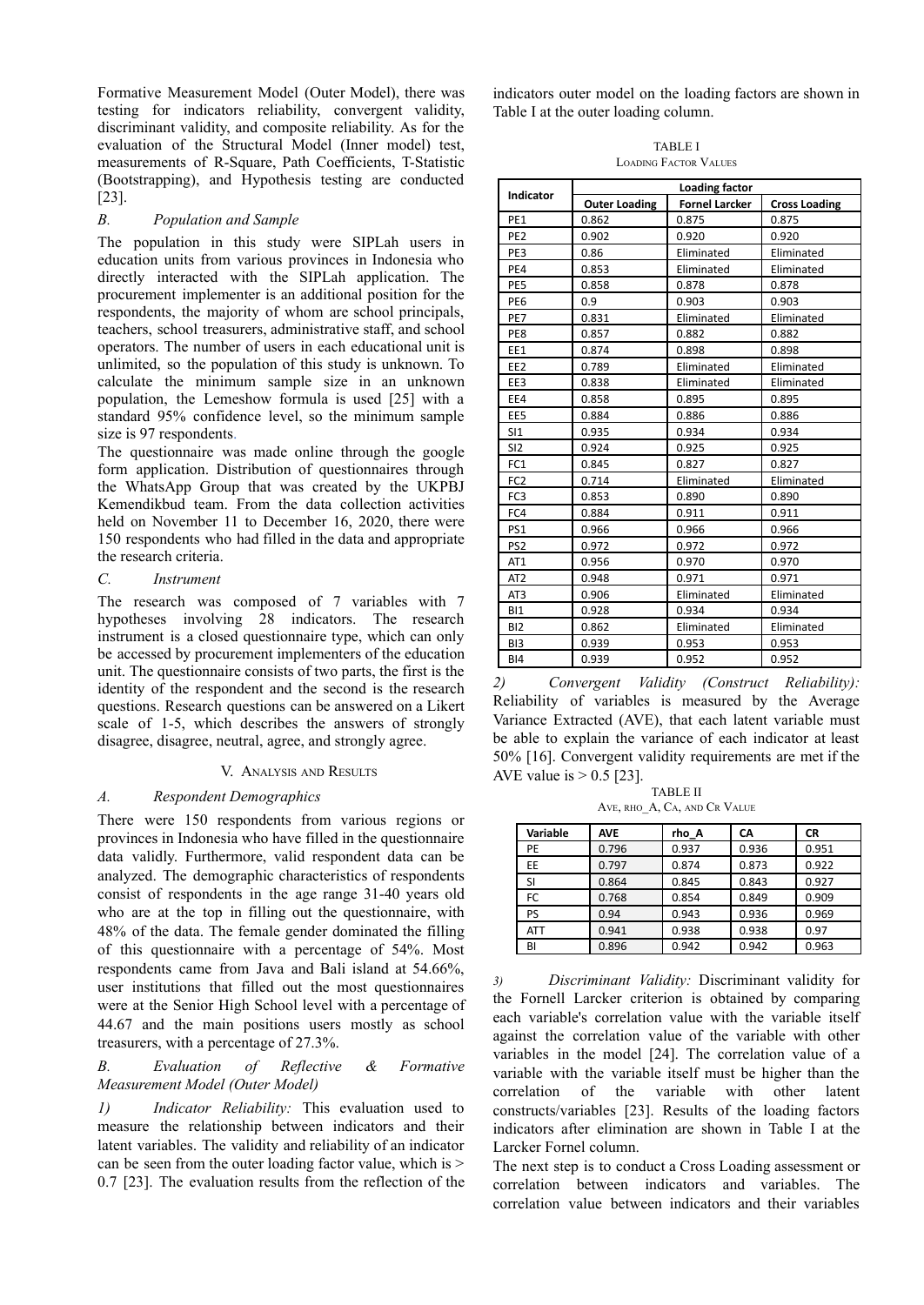must be higher than the correlation values between indicators and other variables. The results of the indicator loading factors on this study after elimination are shown in Table I of the Cross Loading column.

*4) Composite Reliability:* This section aims to measure the consistency and accuracy of the instruments used to assess the validity of the variables. This is performed by evaluating the values of Cronbach's alpha (CA) and Composite Reliability (CR). Table II shows consistency and good accuracy of the instrument, with all CA and CR values already exceeding the required value limit of 0.7 [23].

# *C. Evaluation of Structural Model (Inner Model)*

*1) R-Square:* The structural model is evaluated by calculating the percentage of the effect of a variable which is explained by the value of R-Square  $(R^2)$  which is also known as the coefficient of determination [23]. The results of this part explained that facilitating conditions affect the effort expectation by 70%. As much as 82% of attitude is affected by performance expectancy, effort expectancy, and social influences. 89% of behavioral intention is affected by attitude, facilitating conditions, and perceived security. While the remaining 11% of behavioral intention is affected by other variables outside of research.

2) *Path Coefficients:* Path coefficients are used to determine whether a hypothesis has a positive (between 0 to 1) or negative (between -1 and 0) effect [23]. Analysis results of all hypotheses in this study are valued between 0 and 1, which means that all have a positive effect, as shown in Table III.

*3) Hypotheses Testing:* Hypotheses testing is performed to determine the significance level of the hypothesis influence using T-statistics through the bootstrapping procedure. Using a 95% confidence level (significance level  $= 5\%$ ), so the reference value used is 1.96 [23]. If the T-statistic value is greater than 1.96, then the hypothesis has a significant impact. The results of hypothesis testing using path coefficients and T-statistics are shown in Table III.

TABEL III HYPOTHESIS TEST SUMMARY

|   | Path       | <b>PC</b> | <b>TS</b> | <b>Impact Type</b> | Summary  |
|---|------------|-----------|-----------|--------------------|----------|
| н | PE - ATT   | 0.630     | 7.406     | Positive.          | Accepted |
| 1 |            |           |           | Significant        |          |
| н | EE - ATT   | 0.171     | 1.950     | Positive. Not      | Rejected |
| 2 |            |           |           | Significant        |          |
| н | $SI - ATT$ | 0.191     | 3.450     | Positive,          | Accepted |
| 3 |            |           |           | Significant        |          |
| н | $FC - BI$  | 0.146     | 2.730     | Positive,          | Accepted |
| 4 |            |           |           | Significant        |          |
| н | $FC - EE$  | 0.839     | 30.163    | Positive.          | Accepted |
| 5 |            |           |           | Significant        |          |
| н | PS - BI    | 0.234     | 4.031     | Positive.          | Accepted |
| 6 |            |           |           | Significant        |          |
| н | ATT - BI   | 0.621     | 9.474     | Positive.          | Accepted |
| 7 |            |           |           | Significant        |          |

VI. DISCUSSION AND IMPLICATIONS

This study using the UMEGA model has presented determinant factors that can be used to identify directions and strategies for increasing user intention in educational units to adopt SIPLah. The influence of these factors is

shown in Table III which shows that six hypotheses are accepted and one hypothesis is rejected.

From the collected sample data, it cannot prove that effort expectancy has a significant effect on attitude, even though the results only have a difference of 0.01 from the reference limit. These results are relevant to other studies that adopt the UMEGA model, conducted by [8] and [18] that the effort expectancy factor does not have a significant effect on the user's attitude to adopt an e-government system.

H1 is accepted, indicating that there is a strong relationship between performance expectancy and user's attitude to adopting SIPLah. Thus, user perceptions of performance will play an important role in building positive attitudes, which will lead to the intention of adopting SIPLah. The SIPLah application must be ensured to have a fast response, a more effective and efficient transaction process, provide better quality products and be more complete than today, and provide reports according to the needs of educational units, which will have an impact on improving user performance in educational units.

In contrast with the results of research [10][8], H3 is accepted, which proves that the influence of the social environment, especially superiors and colleagues, will positively build user attitudes, which will increase the intention to adopt SIPLah, in accordance with the accepted hypothesis H7. Therefore, SIPLah should be specifically socialized to school principals, so that executives will be more supportive of implementing SIPLah.

Adequate facilities are one of the success keys in adopting SIPLah. This has been proven by the positive and significant effect of facilitating condition factors on behavioral intention (H4) and effort expectation (H5), in line with previous studies [7][9][10][18]. Suggestions for developing SIPLah, it is better to provide responsive customer complaint service facilities, for example by providing virtual assistants with artificial intelligence technology or displaying a telephone number that is easy to contact. Applications should be "light" and "simple" so that they can be easily accessed using devices with low specifications and limited internet access.

The analysis of this study also supports the hypothesis H6, which means that the user's intention to adopt is strongly influenced by the level of security of the system. Validation on the SIPLah application is not only provided at the time of login and confirmation of payment, but also for every input from the user. Validation is also carried out in selected stores or SMEs as providers, so SIPLah only provides trusted providers. Another SIPLah application development is that libraries, plugins, and application frameworks must be updated within a certain period of time. Then changing the user's password must be required at a certain time, for example, once every 6 months and with authentication to the user's mobile number. By improving some of these security functions, the level of perceived security by users will increase and have a positive impact on the intention to adopt SIPLah.

These recommendations aim to improve SIPLah's ability to be more easily accepted by users in educational units. With better acceptance, the level of adoption and